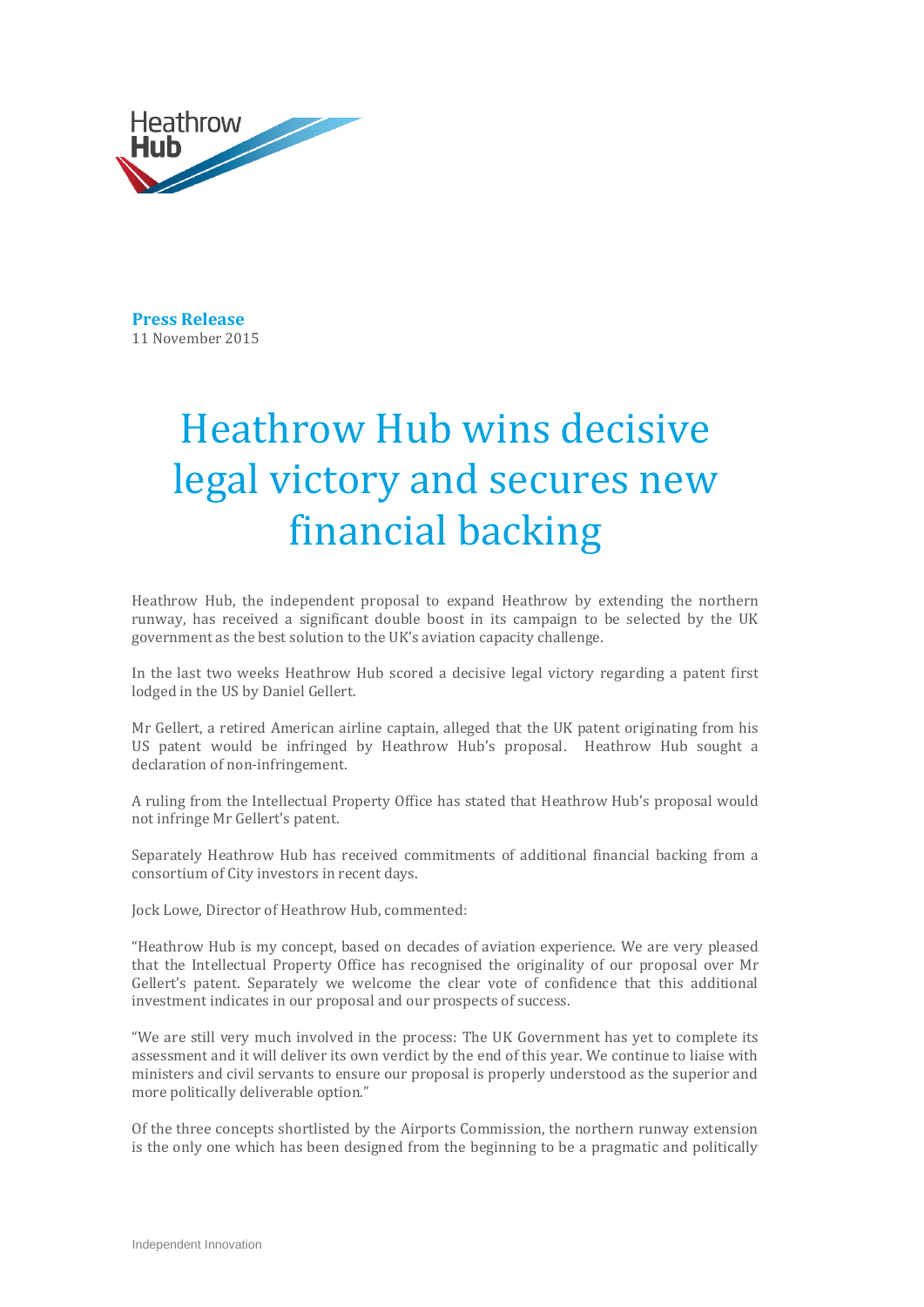

realistic solution. It was awarded a "silver medal" by Sir Howard Davies when he announced the Commission's findings in July.

Our proposal has five key advantages over the 3rd runway:

- **Quicker, and easier to construct.** The first phase, costing £4.8bn and providing approximately 70,000 additional movements, could actually be completed as soon as 2023.
- **Cheaper.** We estimate our entire scheme costs £6bn less and the Commission estimates £3bn less. This leaves financial headroom to pay for surface access upgrades, potentially saving the taxpayer some £5bn.
- Less disruption. We take less land, would destroy fewer buildings (242 homes as opposed to 783 for the 3rd runway) and do not need to move the Lakeside Waste to Energy Plant;
- **Noise mitigation**. Our proposed enhanced operating techniques and flight paths would reduce the noise footprint and so remove 130,000 people from the current noise footprint.
- **Phasing and conditionality**. A unique opportunity of our scheme is that it can be constructed in phases, so new capacity need only be released when noise and air quality targets are met, thereby reducing environmental and financial risks.

We have also submitted a significantly revised surface access and roads plan to the Department for Transport, quite different to our original submission. We are confident this allows air quality targets to be met. The Airports Commission assessed our runways plan with a surface access plan of their own devising, rather than one proposed by us. That has now been corrected.

-Ends -

**Contacts** Maitland James Devas Marina Burton 020 7379 5151

**Notes to editors** The Intellectual Property Office ruling can be found [here.](https://www.ipo.gov.uk/p-challenge-decision-results/p-challenge-decision-results-bl.htm?BL_Number=blo50915&submit=Go+%BB)

Heathrow Hub is an independent proposal to expand Heathrow by extending the northern runway.

The concept:

- provides the same capacity
- can be built at a much lower cost
- is much less risky because it can be developed in phases
- has a smaller land take and does not require the destruction of two villages